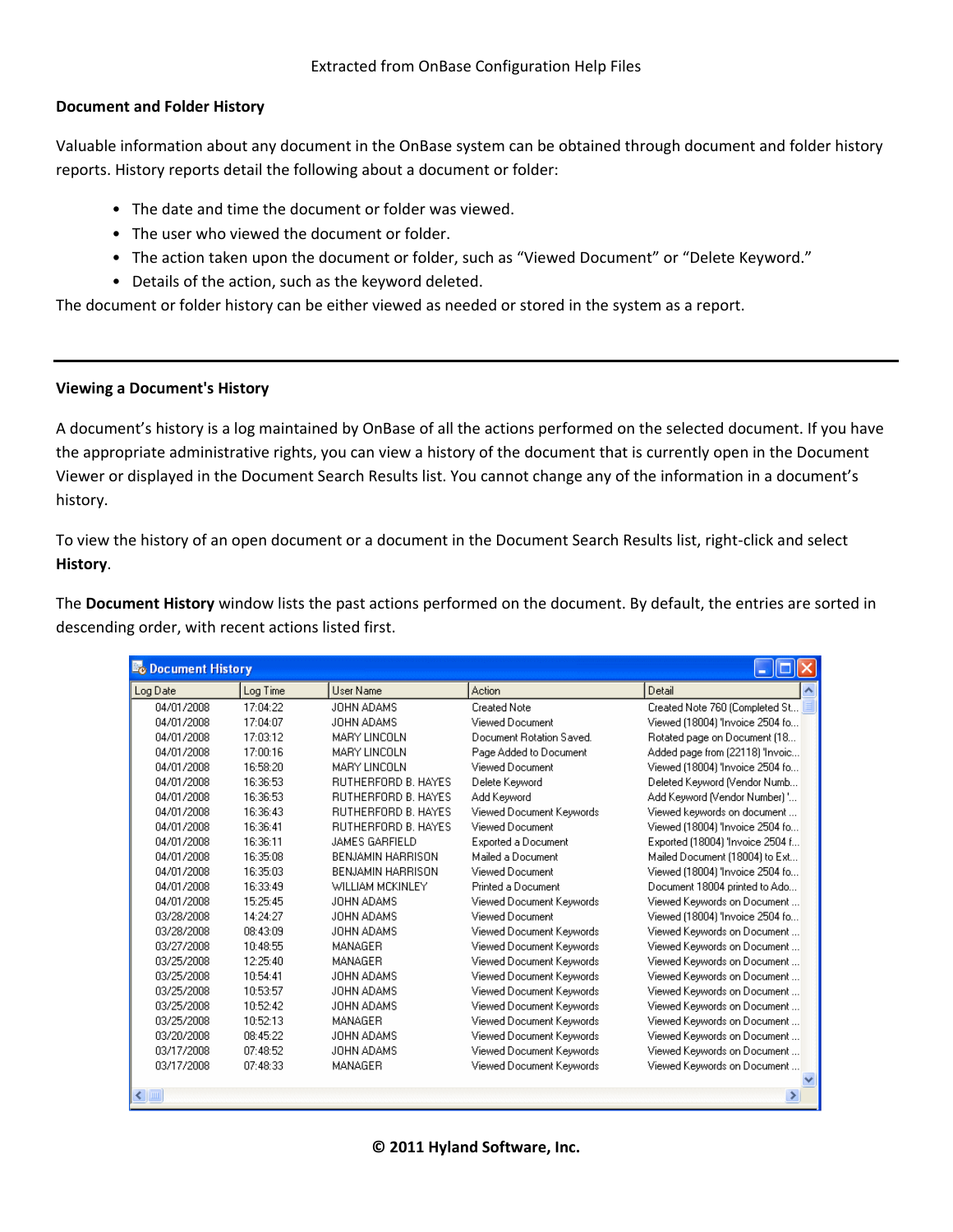## Extracted from OnBase Configuration Help Files

The Document History window displays actions in the following columns:

## • **Log Date**

Lists the date when the action was performed. The date is formatted to correspond with the Windows Short Date format. This configuration can be found in Start | Control Panel | Regional and Language Options | Regional Options tab.

## • **Log Time**

Lists the time when the action was performed. This time is based on the time of the database server.

## • **User Name**

Lists the person logged on when the action was performed

## • **Action**

Lists the action performed. Actions that can be logged depend on the modules your solution is licensed for. They include, but are not limited to:

- Viewing/creating/deleting a document
- Creating a document from an existing document
- Creating a revision/redaction
- Checking out/in a document
- Undoing a check out
- Printing a document
- Exporting/saving a document externally
- Sending a document through internal mail or external mail
- Saving a document's rotation
- Adding/deleting a page
- Copying pages to a new document
- Copying content from text/image documents to the clipboard
- Creating/modifying/viewing/deleting a note
- Viewing document Keyword Values
- Adding/modifying/deleting a Keyword Value

**Note:** The **Replace Keywords** action in the Configuration module is not logged in a document's history log.

• **Detail** 

Lists the Document Handle and the Auto-Name of the document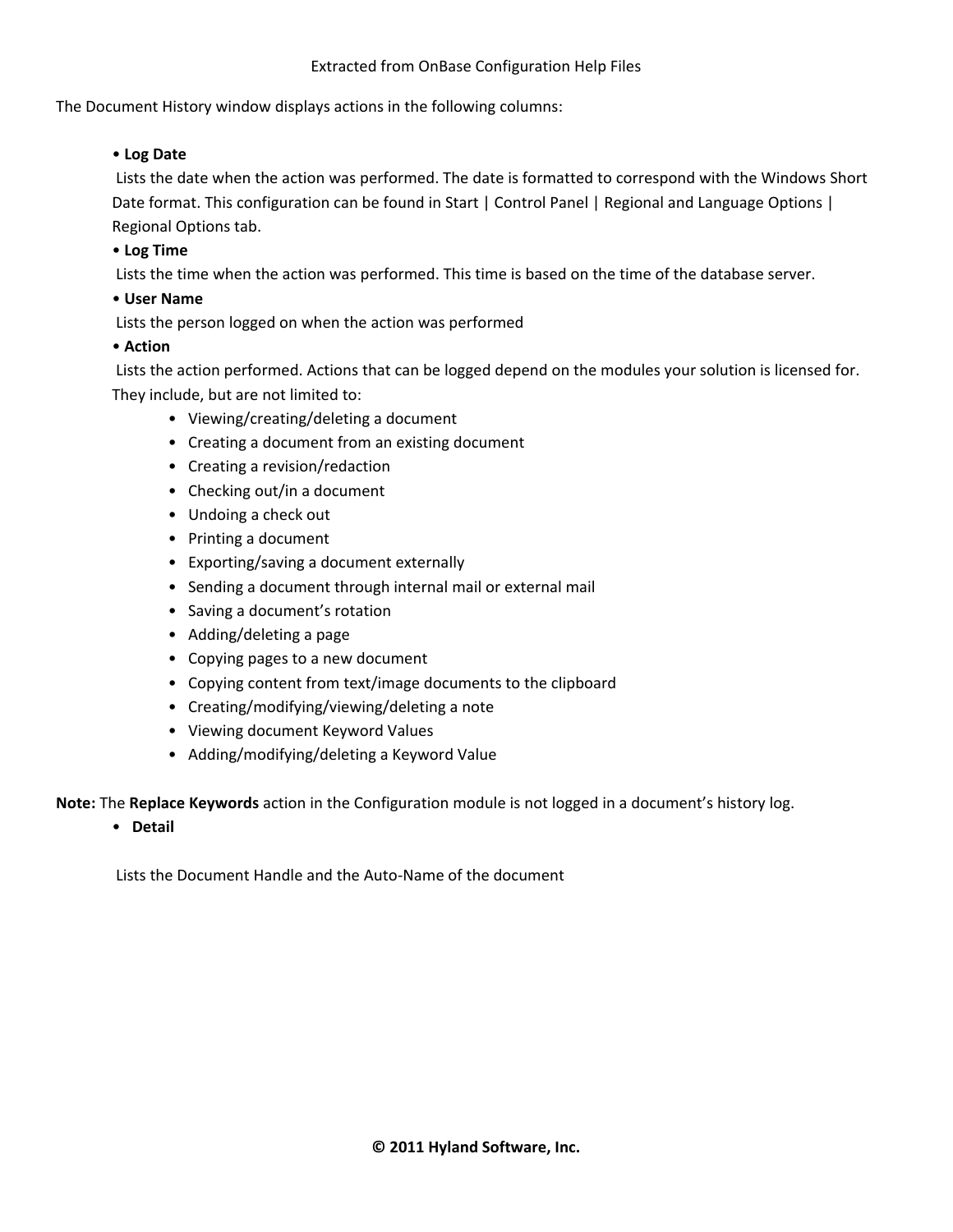#### **Filtering a Document's History**

To filter results based on instances of actions shown in the table below:

1. Right-click the top window of the **Document History** dialog box and select **Filter Items**. The **Document History Filters** dialog box is displayed:

| <b>Document History Filters</b>            |                    |  |  |  |
|--------------------------------------------|--------------------|--|--|--|
| ✔ Filter Document History Items            |                    |  |  |  |
| Select Items to View                       |                    |  |  |  |
| View                                       | Delete keyword     |  |  |  |
| Print                                      | Remove page        |  |  |  |
| Mail                                       | Add page           |  |  |  |
| Export                                     | l Full-text        |  |  |  |
| Modify keywords                            | Re-index           |  |  |  |
| Add keywords                               | Rotation saved     |  |  |  |
| Send to/from document                      | Verity full-text   |  |  |  |
| Document retention                         | Remove from Verity |  |  |  |
|                                            |                    |  |  |  |
| Set as Default Workstation Filter Settings |                    |  |  |  |
| OΚ<br>Cancel                               |                    |  |  |  |

- 2. Select **Filter Folder History** Items to turn on filtering. To turn off filtering, clear this option.
- 3. Select or clear the types of actions you want to view. Available options are described in the following table:

| <b>Description</b>                                                             |
|--------------------------------------------------------------------------------|
| Viewing of the document.                                                       |
| Printing of the document.                                                      |
| Mailing of the document.                                                       |
| Exporting the document.                                                        |
| Modification of Keyword Values.                                                |
| Addition of Keyword Values.                                                    |
| Sending of the document using External<br>Mail/Internal Mail or Advanced Mail. |
| Use of Document Retention process.                                             |
| Deleting Keyword Values.                                                       |
|                                                                                |

## **© 2011 Hyland Software, Inc.**